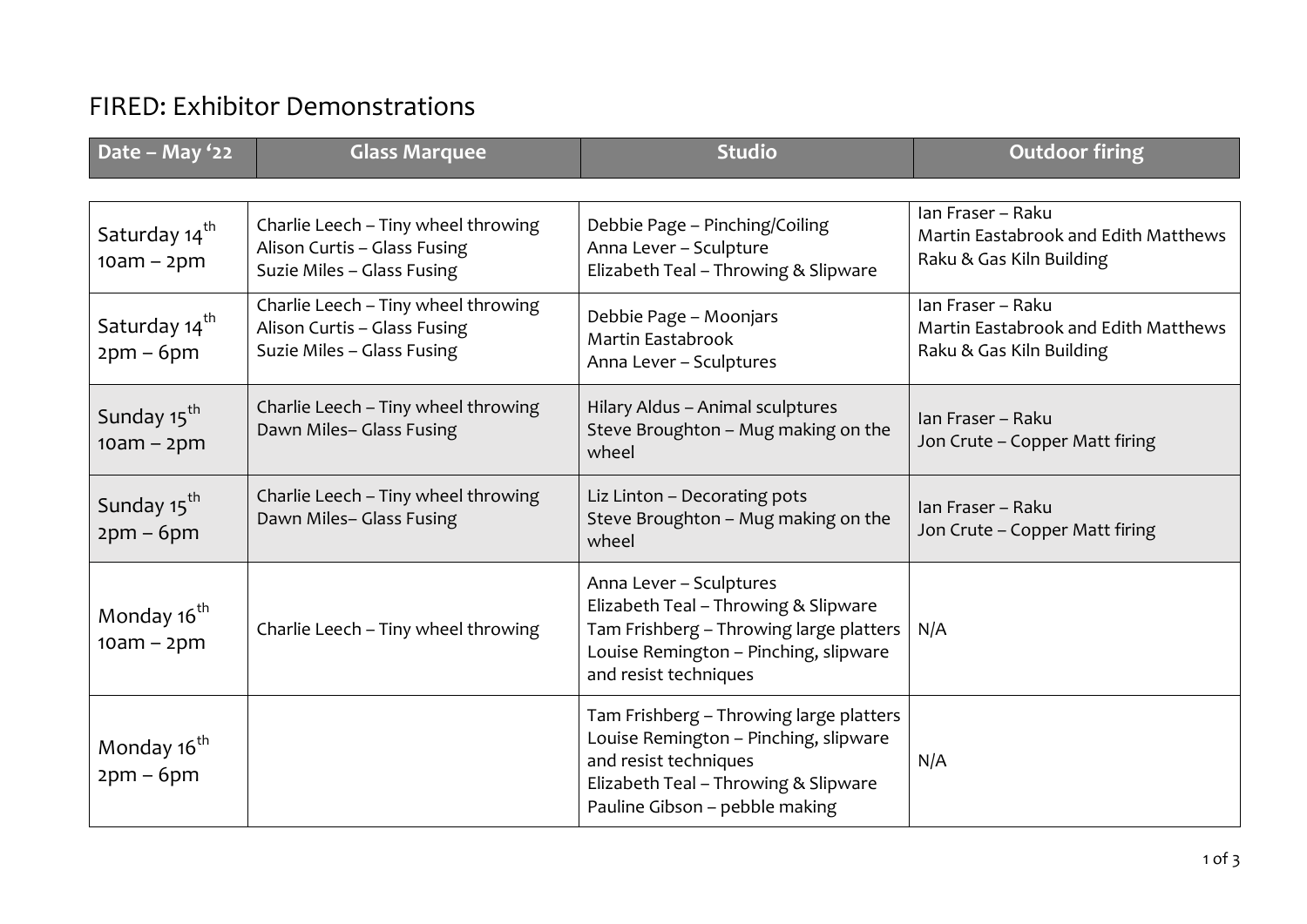## FIRED: Exhibitor Demonstrations

| Date - May '22                             | <b>Glass Marquee</b>                | <b>Studio</b>                                                                                                   | <b>Outdoor firing</b> |
|--------------------------------------------|-------------------------------------|-----------------------------------------------------------------------------------------------------------------|-----------------------|
| Tuesday 17 <sup>th</sup><br>$10am - 2pm$   | Charlie Leech - Tiny wheel throwing | Anna Lever - Sculpture<br>Edith Matthews - Coiling<br>Pauline Gibson - Pebble making                            | N/A                   |
| Tuesday 17 <sup>th</sup><br>$2pm-6pm$      |                                     | Anna Lever - Sculpture                                                                                          | N/A                   |
| Wednesday 18 <sup>th</sup><br>$10am - 2pm$ | Charlie Leech - Tiny wheel throwing | Hilary Audus - Animals with mould-<br>making<br>Edith Matthews - Coiling<br>Pauline Gibson - Pebble making      | N/A                   |
| Wednesday 18 <sup>th</sup><br>$2pm-6pm$    |                                     | Elizabeth Linton - Decorating pots                                                                              | N/A                   |
| Thursday 19 <sup>th</sup><br>$10am - 2pm$  | Charlie Leech - Tiny wheel throwing | Emma Baldwin - Throwing and<br>Handbuilding<br>Debbie Page - Pinching/Coiling<br>Pauline Gibson - Pebble making | N/A                   |
| Thursday 19 <sup>th</sup><br>$2pm - 6pm$   |                                     | Emma Baldwin - Throwing and<br>Handbuilding<br>Debbie Page - Handbuilding Moonjars                              | N/A                   |
| Friday 20 <sup>th</sup><br>$10am - 2pm$    | Charlie Leech - Tiny wheel throwing | Pauline Gibson - Pebble making                                                                                  | N/A                   |
| Friday 20 <sup>th</sup><br>$2pm-6pm$       |                                     | Anna Lever - Sculpture                                                                                          | N/A                   |